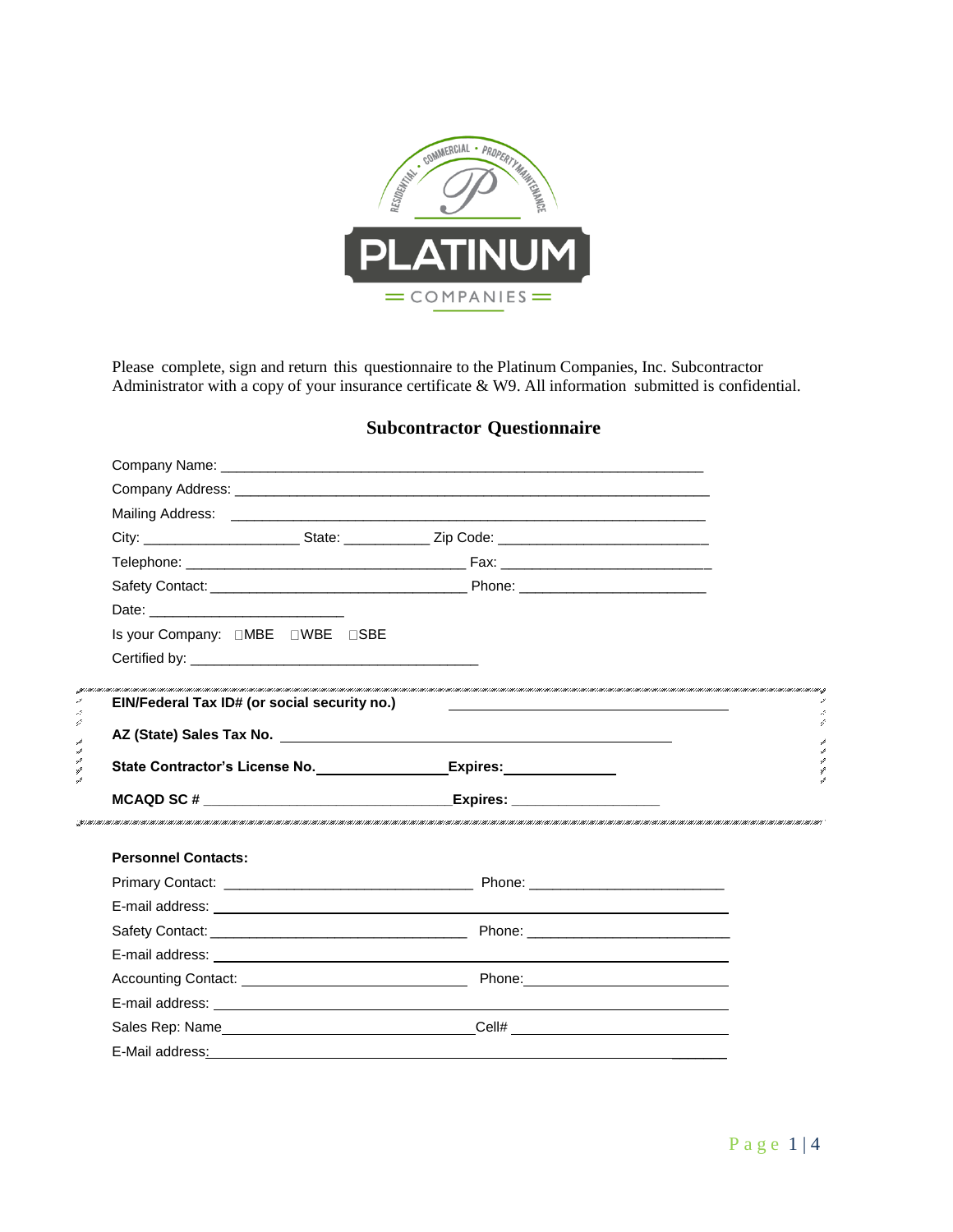## **Insurance Details:**

|                                 |                                                                      | Workman's Compensation: (min limits 500/500/500)                                                                                                                                                                                                                                                                                |     |                                                                                                                          |
|---------------------------------|----------------------------------------------------------------------|---------------------------------------------------------------------------------------------------------------------------------------------------------------------------------------------------------------------------------------------------------------------------------------------------------------------------------|-----|--------------------------------------------------------------------------------------------------------------------------|
|                                 |                                                                      |                                                                                                                                                                                                                                                                                                                                 |     |                                                                                                                          |
|                                 |                                                                      | (Please submit insurance certificates for the above by email to terri@platinumcompanies.com.)                                                                                                                                                                                                                                   |     |                                                                                                                          |
|                                 |                                                                      | General Liability Insurance: (min limits 1M / 2M) Limits: ______________________                                                                                                                                                                                                                                                |     |                                                                                                                          |
|                                 |                                                                      | Policy No. 2008 Contract Contract Contract Contract Contract Contract Contract Contract Contract Contract Contract Contract Contract Contract Contract Contract Contract Contract Contract Contract Contract Contract Contract<br>(Please submit insurance certificates for the above by email to terri@platinumcompanies.com.) |     |                                                                                                                          |
|                                 |                                                                      | Affiliations with any Other Company: (Please provide name)                                                                                                                                                                                                                                                                      |     |                                                                                                                          |
|                                 |                                                                      |                                                                                                                                                                                                                                                                                                                                 |     |                                                                                                                          |
|                                 |                                                                      |                                                                                                                                                                                                                                                                                                                                 |     |                                                                                                                          |
| Year Company Started: _______   |                                                                      |                                                                                                                                                                                                                                                                                                                                 |     |                                                                                                                          |
|                                 |                                                                      |                                                                                                                                                                                                                                                                                                                                 |     |                                                                                                                          |
| Contractor's License Number(s): |                                                                      |                                                                                                                                                                                                                                                                                                                                 |     |                                                                                                                          |
|                                 | Number State Expiration<br><u> 1989 - Alexandr Marian, president</u> |                                                                                                                                                                                                                                                                                                                                 |     |                                                                                                                          |
|                                 |                                                                      |                                                                                                                                                                                                                                                                                                                                 |     | Surety/Bonding Co: __________________________________Contact Name/Phone:___________________________                      |
|                                 |                                                                      | Bonding Capacity: ____________(single) ___________(aggregate) Bonding Rate: _________                                                                                                                                                                                                                                           |     |                                                                                                                          |
|                                 |                                                                      | Have you ever failed to complete a project? $\Box$ Yes                                                                                                                                                                                                                                                                          | ⊡No |                                                                                                                          |
|                                 |                                                                      | Any litigation in the last five $(5)$ years? $\Box$ Yes<br>$\square$ No                                                                                                                                                                                                                                                         |     |                                                                                                                          |
|                                 |                                                                      | which your firm has been rated. If the EMR rating is above 1.0 please provide a letter stating why.                                                                                                                                                                                                                             |     | Please list your firm's workers' compensation experience modification rate for the past three (3) years in all states in |
| Year                            | State Average                                                        |                                                                                                                                                                                                                                                                                                                                 |     |                                                                                                                          |
|                                 |                                                                      |                                                                                                                                                                                                                                                                                                                                 |     |                                                                                                                          |
|                                 |                                                                      |                                                                                                                                                                                                                                                                                                                                 |     |                                                                                                                          |
|                                 |                                                                      | Please list your firms Total Recordable Incident Rate for the last three years.                                                                                                                                                                                                                                                 |     |                                                                                                                          |
| Year                            | <b>TRIR</b>                                                          |                                                                                                                                                                                                                                                                                                                                 |     |                                                                                                                          |
|                                 |                                                                      |                                                                                                                                                                                                                                                                                                                                 |     |                                                                                                                          |
|                                 |                                                                      |                                                                                                                                                                                                                                                                                                                                 |     |                                                                                                                          |
|                                 |                                                                      | Number of employees: ____________                                                                                                                                                                                                                                                                                               |     |                                                                                                                          |
|                                 |                                                                      |                                                                                                                                                                                                                                                                                                                                 |     |                                                                                                                          |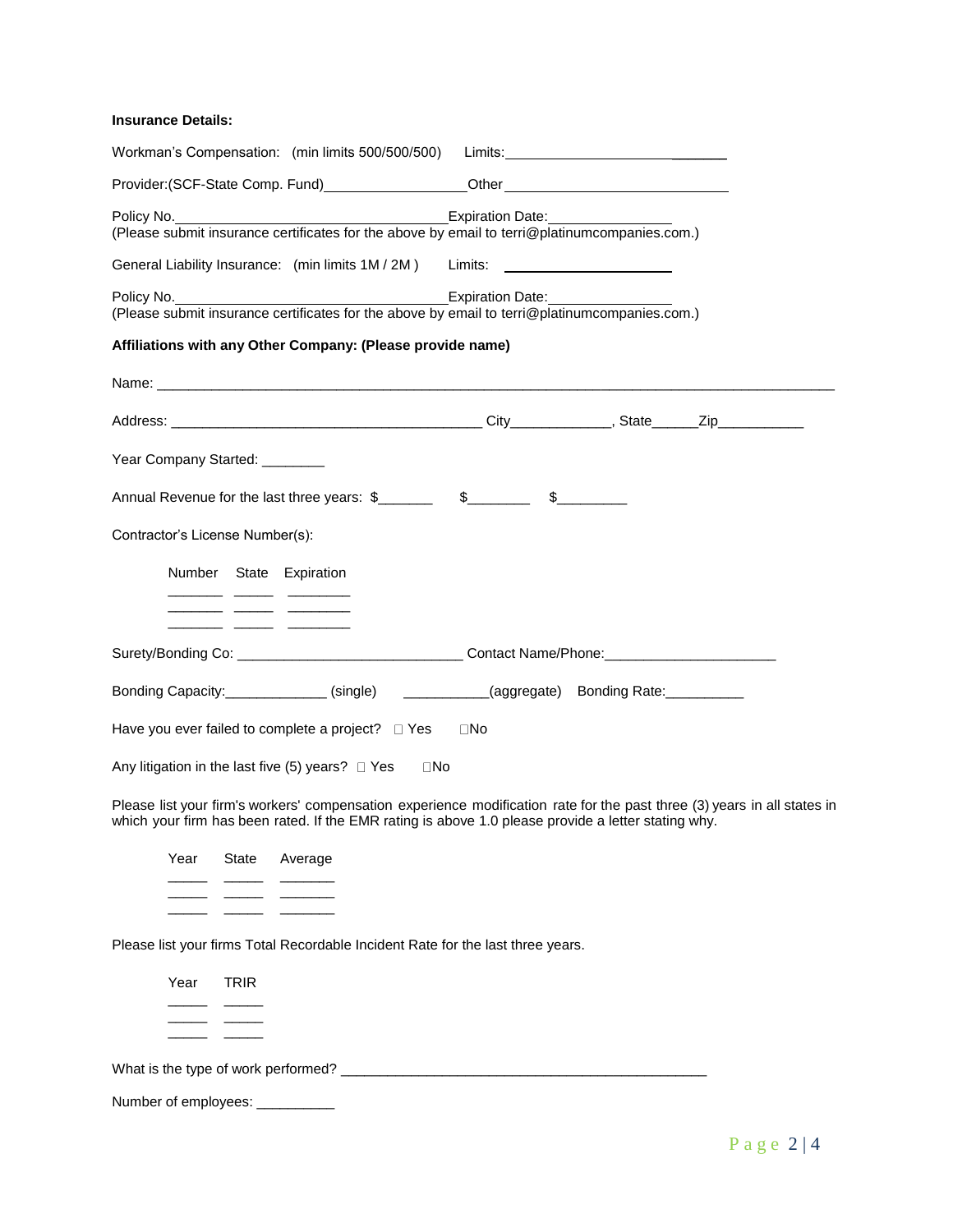Do you have a training program for newly hired or promoted supervisors? Yes\_\_\_\_ No\_\_\_\_

If yes, does this include instruction on the following?

|                                | Yes | N٥ | ΝA |
|--------------------------------|-----|----|----|
| Safe work practices            |     |    |    |
| Safety supervision             |     |    |    |
| Toolbox/tailgate meetings      |     |    |    |
| <b>Emergency procedures</b>    |     |    |    |
| Firs aid/CPR Procedures        |     |    |    |
| Accident investigation         |     |    |    |
| Fire protection and prevention |     |    |    |
| New work orientation           |     |    |    |

How frequently do your supervisors hold toolbox/tailgate meetings (circle one)?

Daily **Weekly** Biweekly **Monthly** Less often, as needed

Has your company been inspected/cited by OSHA for a safety or health violation within the last three years?

\_\_\_\_\_\_\_\_\_\_\_\_\_\_\_\_\_\_\_\_\_\_\_\_\_\_\_\_\_\_\_\_\_\_\_\_\_\_\_\_\_\_\_\_\_\_\_\_\_\_\_\_\_\_\_\_\_\_\_\_\_\_\_

 $Yes$   $No$   $\_\_$ 

If yes, please explain: \_\_\_\_\_\_\_\_\_\_\_\_\_\_\_\_\_\_\_\_\_\_\_\_\_\_\_\_\_\_\_\_\_\_\_\_\_\_\_\_\_\_\_\_\_

How often do you hold safety meetings for field supervisors (circle one)?

Daily Weekly **Biweekly Monthly Quarterly** Semi-annually Never

Does your firm conduct jobsite safety inspections? Yes \_\_\_ No \_\_\_ If yes, who conducts this inspection? How often?

Does your firm have a safety policies/procedures manual? Yes \_\_\_ No \_\_\_

Does your firm have a safety orientation program for new hires? Yes \_\_\_ No \_\_\_

If yes, does this include instruction on the following?

| Yes | Nο | ΝA |
|-----|----|----|
|     |    |    |
|     |    |    |
|     |    |    |
|     |    |    |
|     |    |    |
|     |    |    |
|     |    |    |
|     |    |    |
|     |    |    |
|     |    |    |
|     |    |    |
|     |    |    |
|     |    |    |
|     |    |    |